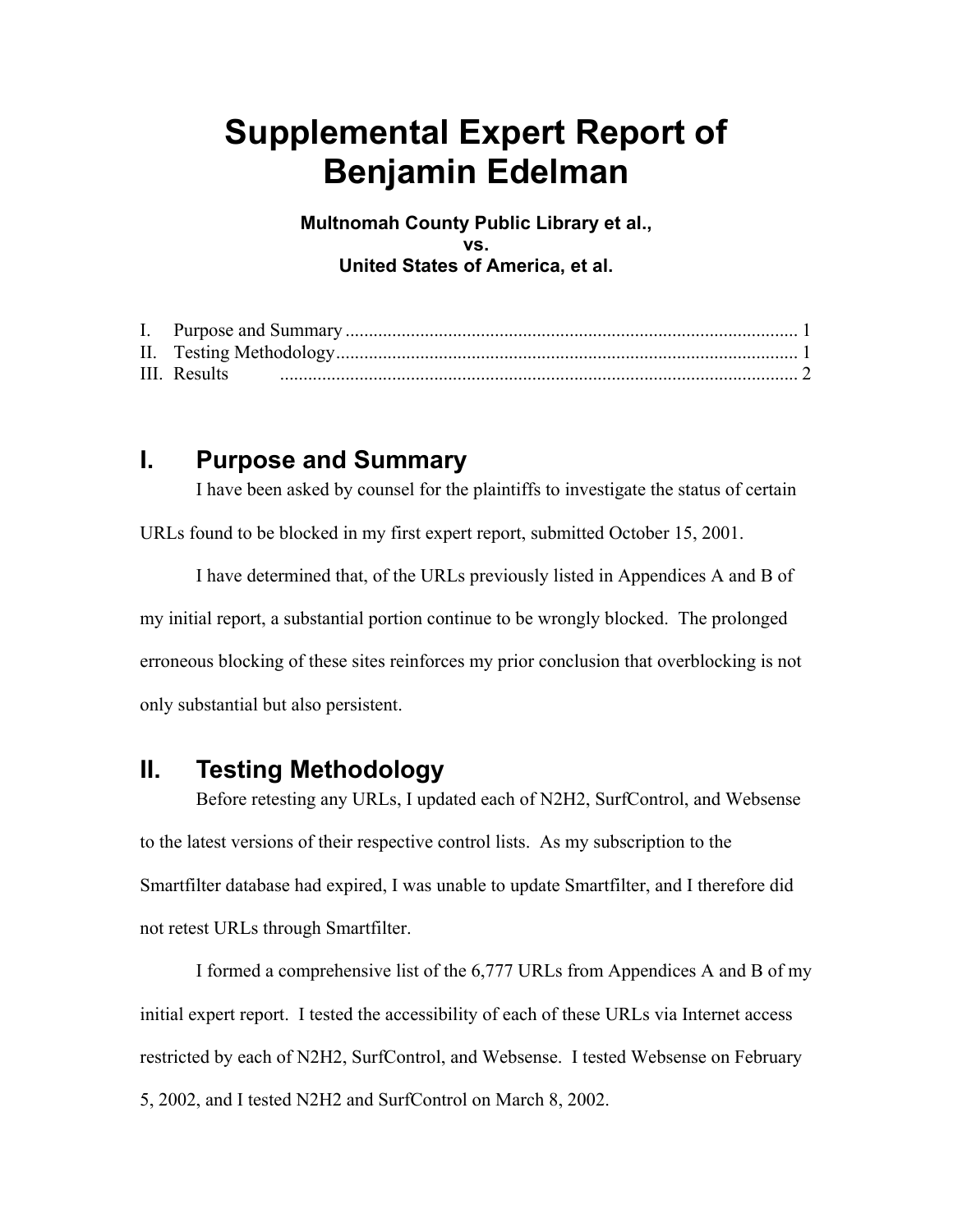## **III. Results**

In the table below, I report the number of distinct URLs previously found to be blocked (on any testing date listed in the Appendices to my initial Expert Report) as well as the number of distinct URLs found to be blocked in current retesting of February-March 2002.

|                    | URLs in Appendix A |                | <b>URLs in Appendix B</b> |                | <b>Total</b>                         |                |
|--------------------|--------------------|----------------|---------------------------|----------------|--------------------------------------|----------------|
|                    | Previously         | Currently      | Previously                | Currently      | <i>Previously</i>   <i>Currently</i> |                |
|                    | <b>Blocked</b>     | <b>Blocked</b> | <b>Blocked</b>            | <b>Blocked</b> | <b>Blocked</b>                       | <b>Blocked</b> |
| N2H2               | 193                | 138            | 4702                      | 3030           | 4895                                 | 3168           |
| <b>SurfControl</b> | 129                | 30             | 1813                      | 746            | 1942                                 | 776            |
| Websense           | 124                | 86             | 2026                      | 1615           | 2150                                 | 701            |

In order to determine whether the specific URLs blocked by each program remain consistent over time, I subsequently restricted analysis for each program to those URLs previously blocked by that program. For each program listed below, the "Number still blocked" column reports the number of distinct URLs found to be blocked both in previous testing and in current retesting. The "Percent still blocked" number expresses "Number still blocked" as a proportion of the number of URLs previously blocked by each program.

|                    | <b>URLs in Appendix A</b> |                | URLs in Appendix B |                | <b>Total</b>   |                |
|--------------------|---------------------------|----------------|--------------------|----------------|----------------|----------------|
|                    | <b>Number</b>             | Percent        | <b>Number</b>      | Percent        | <b>Number</b>  | Percent        |
|                    | <b>Still</b>              | <b>Still</b>   | Still              | <i>Still</i>   | <b>Still</b>   | <b>Still</b>   |
|                    | <b>Blocked</b>            | <b>Blocked</b> | <b>Blocked</b>     | <b>Blocked</b> | <b>Blocked</b> | <b>Blocked</b> |
| N2H2               | 94                        | 48.70%         | 2603               | 55.36%         | 2697           | 55.10%         |
| <b>SurfControl</b> |                           | $2.33\%$       | 136                | $7.50\%$       | 139            | 7.16%          |
| Websense           | 84                        | 67.74%         | 1556               | 76.80%         | 1640           | 76.28%         |

I obtained a copy of Joe Janes' expert report and appendices. I obtained from his appendices a list of URLs which he and his staff reviewed and found to be wrongly blocked. Of his 473 such URLs, I found that 465 had previously been blocked by one of N2H2, SurfControl, and Websense, and of those 465, 286 were still blocked by at least